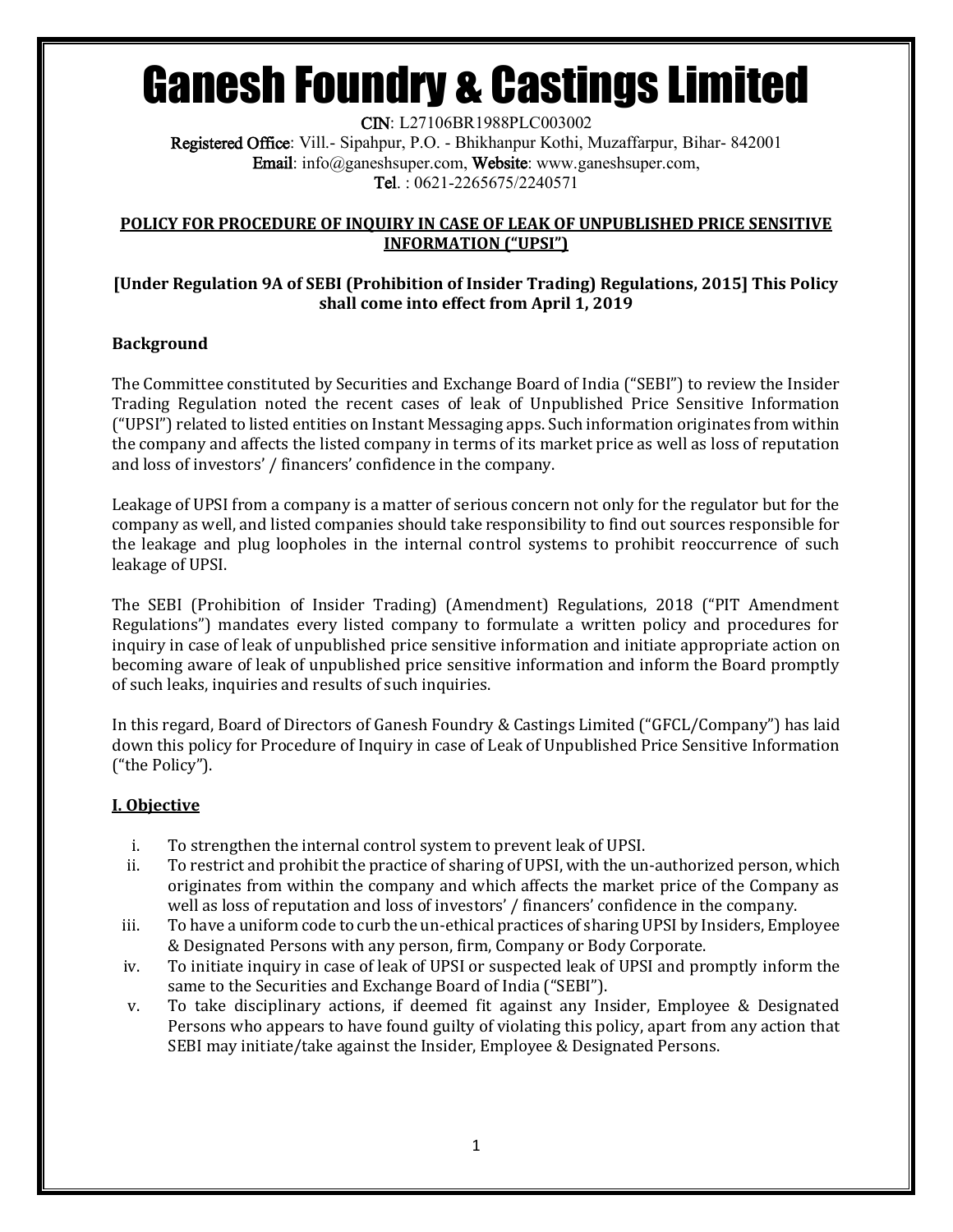CIN: L27106BR1988PLC003002 Registered Office: Vill.- Sipahpur, P.O. - Bhikhanpur Kothi, Muzaffarpur, Bihar- 842001 Email: info@ganeshsuper.com, Website: www.ganeshsuper.com, Tel. : 0621-2265675/2240571

### **II. Scope**

To lay procedures for inquiry in case of leak of unpublished price sensitive information or suspected leak of unpublished price sensitive information and inform the Board promptly of such leaks, inquiries and results of such inquiries.

## **III. Applicability**

This Code shall be applicable with effect from April 1, 2019.

## **IV. Definitions:**

## **i. Chief Investor Relation Officer ("CIO")**

shall mean the Compliance Officer of the Company appointed by the Board of Director under Securities and Exchange Board India (Prohibition of Insider Trading ) Regulations, 2015.

### **ii. Support Staff,**

shall include IT Staff, Secretarial Staff, Legal Staff, Finance Staff, Strategy Staff who have access to unpublished price sensitive information.

### **iii. Un-published Price Sensitive Information ("UPSI")**

shall mean any information, relating to a company or its securities, directly or indirectly, that is not generally available in the public domain, which upon becoming generally available, is likely to materially affect the price of the securities and shall, ordinarily include but not restricted to, information relating to the following;

- a) Periodical Financial Results of the Company;
- b) Intended declaration of dividends (Interim and Final);
- c) Change in capital structure i.e. Issue of securities, Buy Back of securities, Split, Consolidation of Shares or any forfeiture of shares and such other transactions of similar nature or change in market lot of the Company's shares;
- d) Mergers, De-mergers, Amalgamation, Acquisitions, De-listing of Securities, Scheme of Arrangement or Takeover, Disposals, Spin Off or Selling Division of Whole or Substantially Whole of the Undertaking and Expansion of Business and such other transactions;
- e) Changes in Key Managerial Personnel.

**Note:** Words and expressions used and not defined in this Code but defined in the SEBI (Prohibition of Insider Trading) Regulations, 2015, the Securities and Exchange Board of India Act, 1992, the Securities Contracts (Regulation) Act, 1956, the Depositories Act, 1996 or the Companies Act, 2013 and the Rules and Regulations framed there under shall have the meanings respectively assigned to them in those legislation.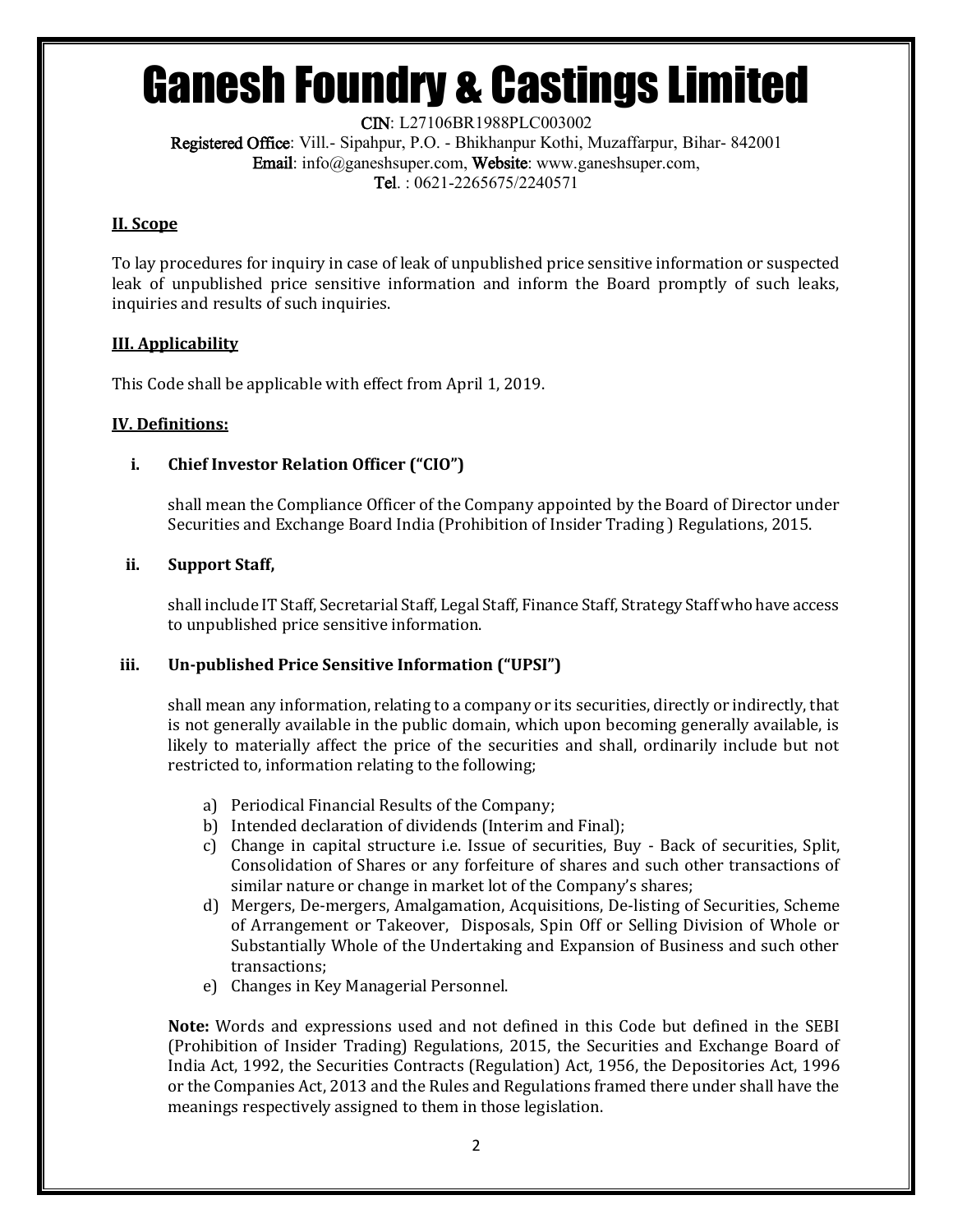CIN: L27106BR1988PLC003002 Registered Office: Vill.- Sipahpur, P.O. - Bhikhanpur Kothi, Muzaffarpur, Bihar- 842001 Email: info@ganeshsuper.com, Website: www.ganeshsuper.com, Tel. : 0621-2265675/2240571

#### **iv. Leak of UPSI:**

shall mean communication of information which is / shall be UPSI, by any Insider, Employee & Designated Persons or any other known or unknown person to any person other than a person(s) authorized by the Board or Chief Investor Relation Officer (CIO) of the Company after following the due process prescribed in this behalf in the Code of Practices for Fair Disclosure of the Company and /or under SEBI (Listing Obligations and Disclosure Requirements) Regulations, 2015 and/or SEBI (Prohibition of Insider Trading) Regulations, 2015, or any other law may be applicable for time being in force and any amendment, reamendment or re-enactment thereas.

### **v. Duties of Chief Investor Relations Officer**

The CIO shall be responsible to;

- a) Oversee the Compliance of this policy.
- b) To co-ordinate with and disclose the relevant facts of the incident of actual or suspected leak of UPSI to the Inquiry committee.
- c) Intimate the incident of actual or suspected leak of UPSI to the Stock Exchanges.
- d) Report the incident of actual or suspected leak of UPSI to the Securities and Exchange Board of India.

### **vi. Disclosure of actual or suspected leak of UPSI to Stock Exchanges & SEBI:**

On becoming aware of actual or suspected leak of Unpublished Price Sensitive Information of the Company, the CIO shall ensure that the same shall be promptly intimated to the Stock Exchanges on which the securities of the Company are listed in the format as set out in "Annexure-A" to this policy.

#### **vii. Report of actual or suspected leak of UPSI to SEBI:**

On becoming aware of actual or suspected leak of Unpublished Price Sensitive Information of the Company, the CIO shall ensure that a report on such actual or suspect leak of UPSI, preliminary inquiry thereon and results thereof shall be promptly informed to SEBI in the format as set out in "Annexure- B" to this policy.

#### **viii. Constitution of Inquiry Committee:**

In case of actual or suspected leak of UPSI, a Committee shall be constituted by the Board of Directors or by the Managing Committee of the Board or of such person(s) as may be of the authorized by the Board or Managing Committee in this behalf, to be called as "Inquiry Committee" to perform such duties as may be prescribed by this Code or by any other applicable law for the time being in force.

The Inquiry Committee shall consist of minimum 3 (three) Members which shall include Managing Director, Chief Financial Officer and Chief Investor Relation Officer and / or any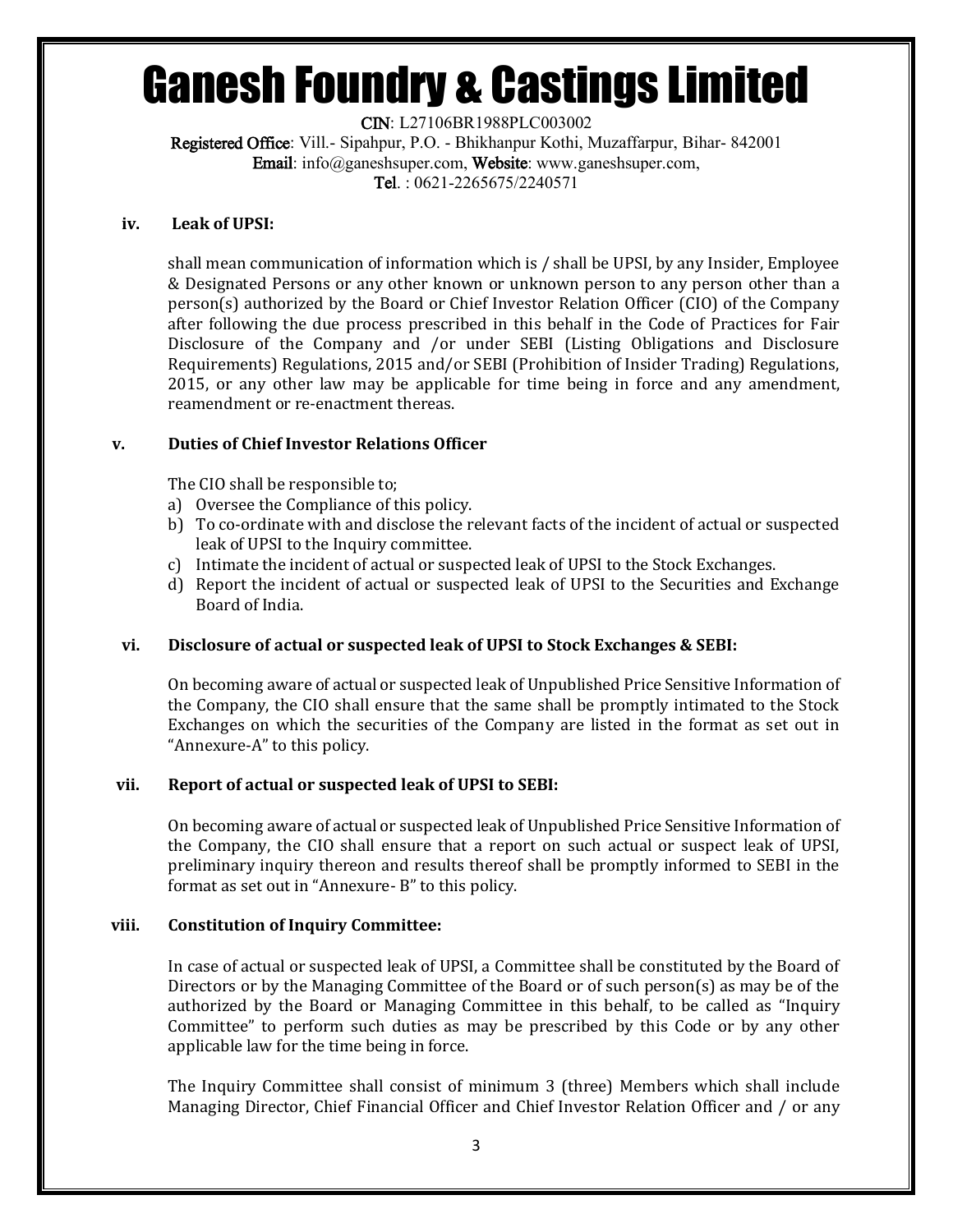CIN: L27106BR1988PLC003002

Registered Office: Vill.- Sipahpur, P.O. - Bhikhanpur Kothi, Muzaffarpur, Bihar- 842001 Email: info@ganeshsuper.com, Website: www.ganeshsuper.com,

Tel. : 0621-2265675/2240571

other officer(s) of the Company as the Board of Directors or the Managing Committee of the Board of Directors, may deem fit.

The Managing Committee may change/alter/re-constitute the Inquiry Committee as may be required form time to time.

## **ix. Duties of Inquiry Committee:**

The Inquiry Committee shall be responsible;

- a) To conduct a preliminary inquiry to ascertain the truth contained in the information or complaint pertaining to actual or suspected leak of UPSI, if any;
- b) To authorize any person, if required, to collect necessary support material;
- c) To consider the facts and circumstances and decide / direct on the matter;
- d) To decide disciplinary action thereon.

### **x. Procedure for inquiry in case of leak of UPSI:**

The Inquiry Committee shall suo-motu becoming aware or otherwise, of actual or suspected leak of Unpublished Price Sensitive Information of the Company by any Promoter, Director, Key Managerial Person, Insider, Employee, Designated Person, Support Staff or any other known or un-know person, shall follow the below mentioned procedure in order to inquire and/or otherwise investigate the matter.

### **a) To take Cognizance of the matter:**

The Inquiry Committee shall meet within a period of 2 (two) working days after receipt of the information of actual or suspected leak of Unpublished Price Sensitive Information and take cognizance of the matter and decide as follows.

- i. If it is found that the allegation is frivolous, not maintainable or outside the scope, the same may be dismissed.
- ii. If it is found that the issue requires further investigation, Preliminary Inquiry may be initiated.

## **b) Preliminary Inquiry:**

Preliminary Inquiry is a fact-finding exercise which shall be conducted by the Chief Investor Relation Officer. The object of preliminary inquiry is to ascertain the truth or otherwise of the allegations contained in the information or complaint, if any, and to collect necessary available material in support of the allegations, and thereafter to decide whether there is justification to embark any disciplinary action.

The Inquiry Committee , if required and in addition to Chief Investor Relation Officer may also appoint and / or authorize any person(s), as it may deem fit, to initiate/conduct an inquiry to collect the relevant fact, material substances on actual or suspected leak of UPSI.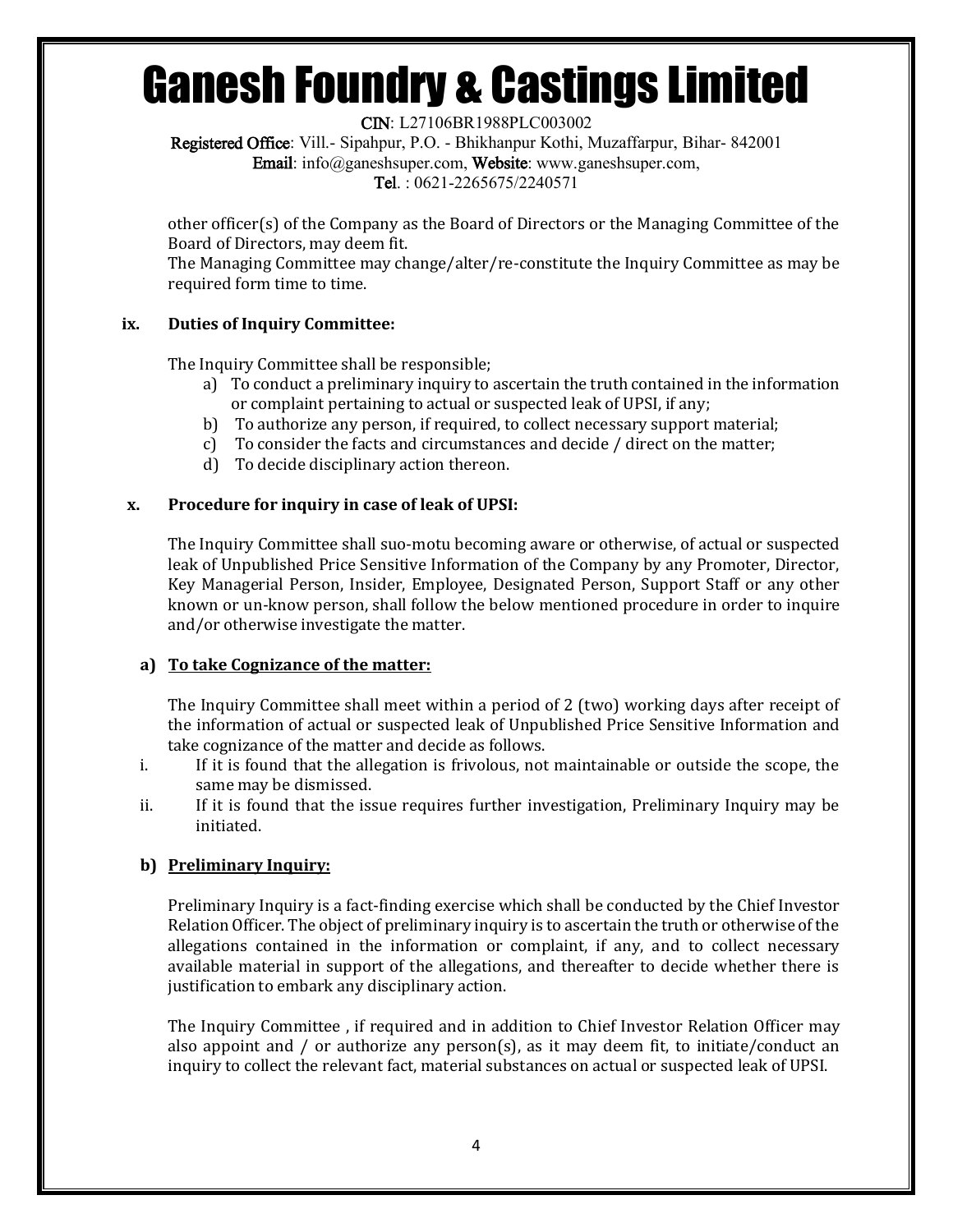CIN: L27106BR1988PLC003002 Registered Office: Vill.- Sipahpur, P.O. - Bhikhanpur Kothi, Muzaffarpur, Bihar- 842001 Email: info@ganeshsuper.com, Website: www.ganeshsuper.com, Tel. : 0621-2265675/2240571

#### **c) Report of Preliminary Inquiry to the Inquiry Committee:**

The Chief Investor Relation Officer or Person(s) appointed/authorized to inquire the matter of actual or suspected leak of UPSI shall submit his/her report to the inquiry Committee within 7 days from the date of his appointment on this behalf.

### **d) Disciplinary Action:**

The Disciplinary Action(s) shall include, wage freeze, suspension, recovery, claw back, termination etc., as may be decided by the Members of the inquiry Committee, in addition to the action to be initiated by SEBI, if any.

#### **xi. Amendment**

The Board of Directors of the Company, in sync with applicable laws, rules & regulations, may amend / substitute any provision(s) with a new provision(s) or replace this entire Policy with a new Policy.

In any circumstance where the terms of this Policy differ from any law, rule, regulation etc. for the time being in force, the law, rule, regulation etc. shall take precedence over this Policy.

Any change in the Policy shall be approved by the Board of Directors of the Company. Any subsequent amendment/modification in the Companies Act, 2013 or the Rules framed thereunder or the Listing Regulations and/or any other laws in this regard shall automatically apply to this Policy.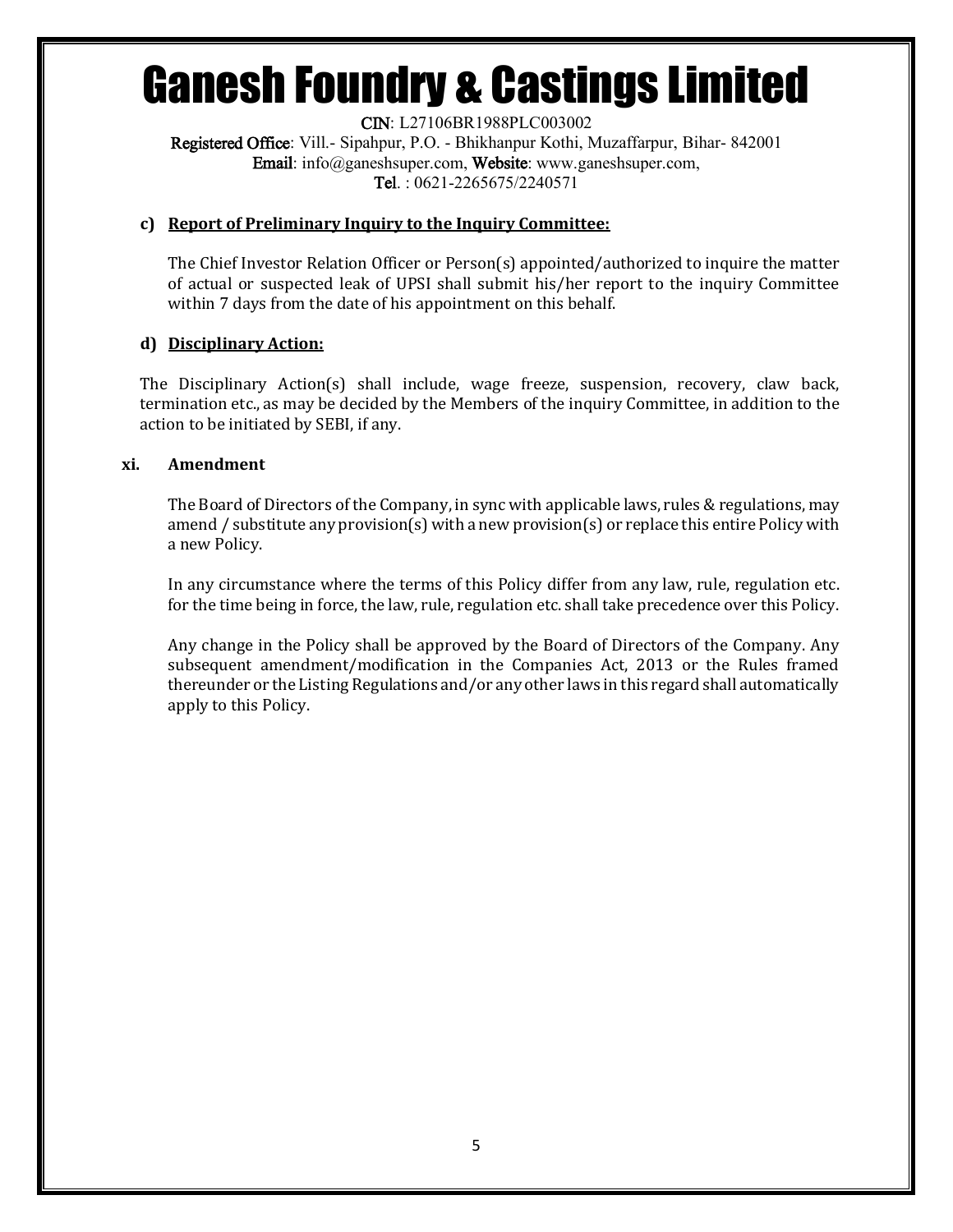CIN: L27106BR1988PLC003002

Registered Office: Vill.- Sipahpur, P.O. - Bhikhanpur Kothi, Muzaffarpur, Bihar- 842001 Email: info@ganeshsuper.com, Website: www.ganeshsuper.com, Tel. : 0621-2265675/2240571

## **ANNEXURE A**

**Format for Intimation of Actual or Suspected leak of UPSI to the Stock Exchanges [Pursuant to Regulation 30 of SEBI (Listing Obligations and Disclosure Requirements) Regulation, 2015]**

**To, BSE Limited P. J. Towers, Dalal Street, Fort Mumbai – 400 001**

**Ref.: BSE Scrip Code No. "513448 " Ref: " GANFNDR "** 

Dear Sir / Madam,

**Sub: Intimation of actual or suspected leak of UPSI pursuant to Regulation 30 of SEBI (Listing Obligations and Disclosure Requirements) Regulation, 2015.**

Pursuant to Regulation 30 of SEBI (Listing Obligations and Disclosure Requirements) Regulation, 2015, we hereby report the details of actual or suspected leak of Unpublished Price Sensitive Information (UPSI) of the Company, as follows:

| Name of Offender, if known.              |  |
|------------------------------------------|--|
| <b>Name of Organization</b>              |  |
| <b>Designation</b>                       |  |
| (Employee, Insider, Designated Person or |  |
| any other)                               |  |
| <b>Nature of Information</b>             |  |
| Whether any action initiated by the      |  |
| Company.                                 |  |
|                                          |  |
| If yes, narration of the same            |  |
| Any other information.                   |  |

Request you to take the aforementioned on your records.

Thanking you, Yours faithfully,

### **For, Ganesh Foundry & Castings Limited**

**Monika Rathi**